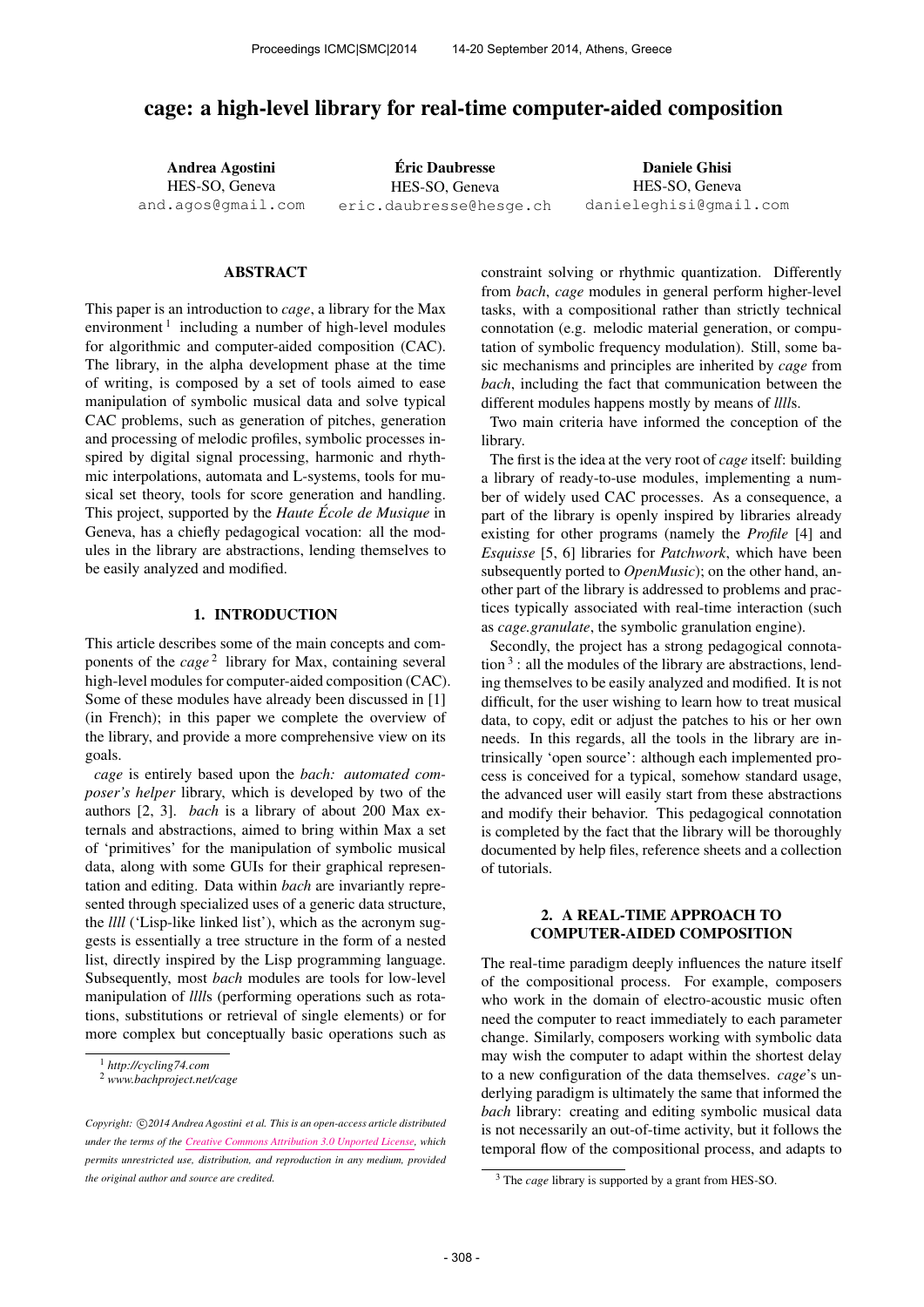it (see also [3, 7, 8]).

# 3. COMPOSITION OF THE LIBRARY

The library is composed by several families of modules. In the following paragraphs we will briefly describe them, in order to give an idea of the scope of the work. Of course, there is no ambition of completeness in the choice of the processes that have been implemented. Computer-aided composition is a vast domain, and practices are personal and specific to each single composer more often than not. Still, it seems to us that some general typologies of approaches, as well as some commonly used specific operations, can be discerned. We attempted to exemplify at least some of them, hoping that our work will be useful to composers wishing to implement their own individual processes and operations.

### 3.1 Pitch generation

The first family of modules that will be discussed is aimed at generating pitches according to different criteria: *cage.scale* and *cage.arpeggio* can generate respectively scales and arpeggios within a given pitch range. The types of chords and scales can be expressed either through symbolic names or midicents patterns. Scale and chord names can contain quartertones and eight-tones as well. *cage.harmser* generates harmonic series starting from a given fundamental, with an optional distortion factor.

Other modules generate pitches on a one-by-one basis: *cage.noterandom* generates random notes from a given reservoir, optionally according to different predefined probability weights, which can be defined, for instance, through *cage.weightbuilder*; *cage.notewalk* generates an aleatory path in a given reservoir, according to a list of allowed steps. In both cases, the result of the operation is meant to be used in combination with *bach.transcribe*, which will transcribe the incoming stream of notes in real time. Also, in both cases the randomly chosen element can be validated by the user via a *lambda loop*. 4

#### 3.2 Generation and treatment of melodic profiles

A family of modules is specifically aimed at generating and treating melodic profiles, in a similar fashion to the *Profile* library in OpenMusic and PatchWork [4]. A breakpoint function can be converted in a sequence of pitches (a melodic profile) through *cage.profile.gen*. This profile can be edited in different ways: it can be compressed or stretched (with *cage.profile.stretch*), reversed (with *cage.profile.mirror*), approximated to an harmonic grid or a scale (with *cage.profile.snap*), forced into a pitch range (with *cage.profile.rectify*), randomly perturbed (with

*cage.profile.perturb*) or filtered (with *cage.profile.filter*). Profile filtering is achieved through application of an average, median or custom filter, the latter being definable by the user through a *lambda loop* (see also Fig. 1).



Figure 1. A melodic profile is built from a function defined inside a *bach.slot* object and sampled over 20 points. Then, the profile is filtered by a process expressed through a *lambda loop*, which operates on three-note windows; each window is replaced by a single value, the average of the first and last element of the window itself weighted by the weights  $(1, 2)$ . This filtering process is repeated twice. It can be observed that, because of the windowing, the result contains four notes less than the original sampling.

#### 3.3 Processes inspired by electro-acoustic practices

*cage* contains a group of modules dedicated to symbolic emulation of processes belonging to the domains of sound synthesis and digital audio processing.

*cage.freqshift* is a tool allowing transposition of materials linearly on the frequency axis, as in single-sideband ring modulation. Because of the strict similarity of the two processes, *cage.pitchshift* is considered as belonging to the same category, although a pitch shifting operation applied to musical notation is just a simple transposition.

*cage.rm* and *cage.fm* deal respectively with ring modulation and frequency modulation. The idea underlying these techniques, widely employed by composers associated with the spectral movement, is the following: starting from two chords (a 'carrier' and a 'modulating' chord), whose notes are considered as a simple sine tones, the spectrum obtained by modulating with each other these two groups of sinusoids is calculated. Each component of the resulting spectrum is then represented as a note of the resulting chord. This operation requires a number of approximations and trade-offs which can make its result significantly different from the actual product of the corresponding audio treatment: nevertheless, it is a very effective approach in generating rich harmonic families from

<sup>4</sup> A *lambda loop* in *bach* and *cage* is a symbolic feedback configuration: objects supporting this behavior have one or more dedicated 'lambda' outlets returning data for acceptance or modification; these data all the processed in a specific section of the patch whose resulting value is fed back into a dedicated *'lambda'* inlet of the first object. This configuration is often employed within *bach* in order to define custom behaviors for specific operations (e.g. a sorting criterium, or a process to be applied to every element of an *llll*). The name 'lambda' hints to the fact that this configuration somehow allows to pass a section of a patch as a pseudo-argument of an object. Indeed, this is nothing more than an allusion: there is no lambda calculus or interpreted functions involved in the process.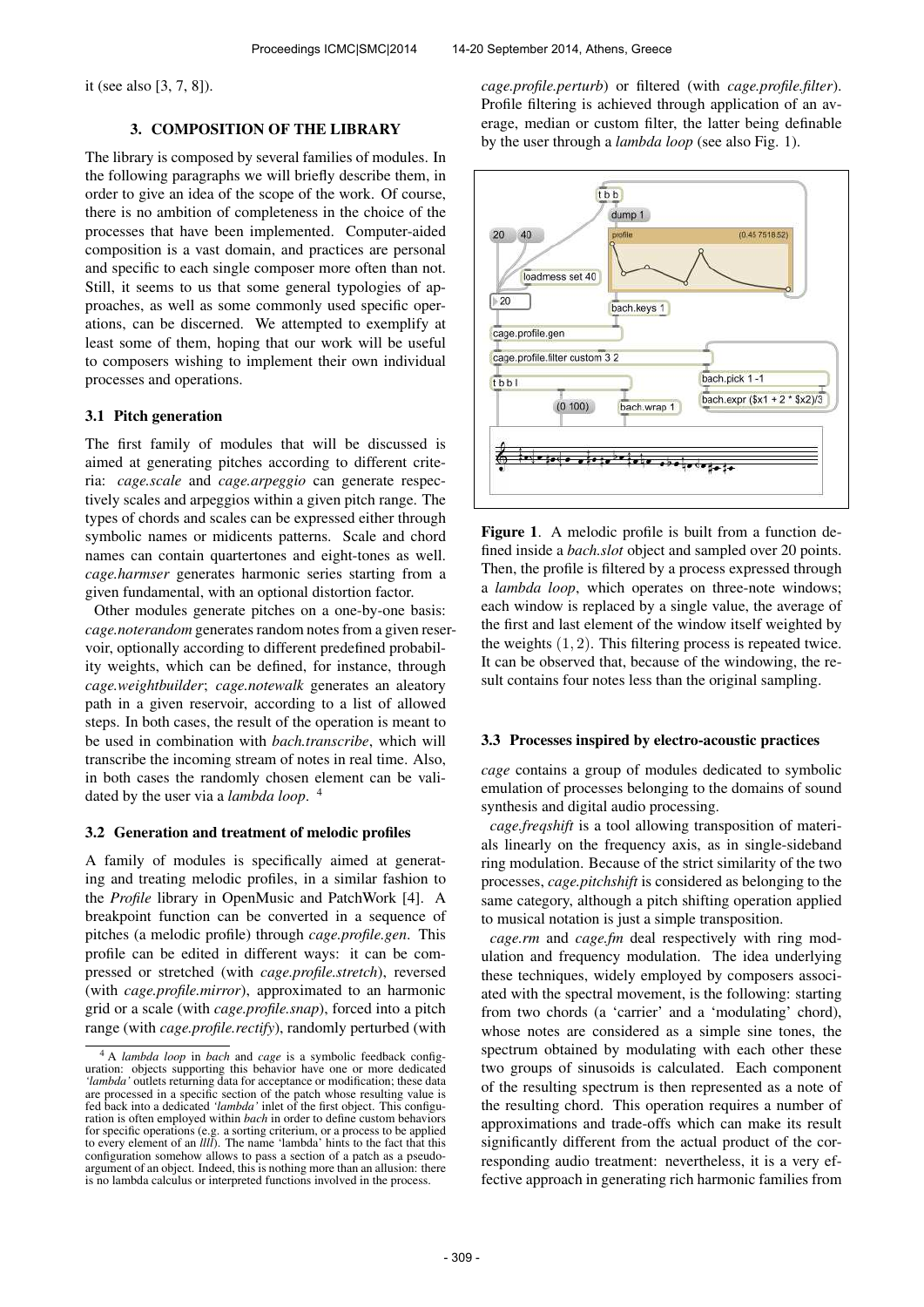simple materials, hence its compositional interest. Although the direct inspiration for *cage.rm* and *cage.fm* is taken from the *Esquisse* library [5, 6] for *OpenMusic*, their operational paradigm and some computational details are different. In particular, being conceived to work in time, these two modules can accept not only simple chords, but also chords sequences representing variations of 'carriers' and 'modulating chords' in time. In this case, the process will return a new score containing the result of these variations in time (see Fig. 2). For what concerns the actual internal computation, the two modules take into account an estimate of the phase oppositions generated by the modulation, and the relative component elision, differently from what happens in the *Esquisse* library. For this reason, the results of the same process in the two environments can be significantly different.



Figure 2. An example of frequency modulation of two scores, achieved through the *cage.fm* abstraction. The 'carrier' and 'modulating' are on top, the result below. The note velocity (treated as the amplitude of the corresponding sinusoidal components) is represented in grayscale.

*cage.virtfun* returns one or more estimates of the virtual fundamental frequency of a chord, as perceived for example at the output of a waveshaping process. The implementation is very simple: the sub-harmonic series of the lowest note of the chord is traversed until a frequency whose harmonics approximate all the notes of the given chord, within a given tolerance, is found. *cage.virtfun* can also be applied to a sequence of chords in time; in this case, the result will be the sequence of the virtual fundamentals. On the other hand, the numerical operation performed by *cage.virtfun* has a broader range of applications: it can be considered a computation of an approximate greatest common divisor of a set of numbers. As such, it is called for example by *cage.accrall* to establish a 'reasonable' minimal rhythmic unit in a non-measured score.

*cage.delay* and *cage.looper* extend the concept of delay

line with feedback in the symbolic domain. Their aim is creating loops and repetitive structures in which the material can be altered at each pass through a *lambda loop*. The difference between the two lies in the musical unit that is passed to the *lambda loop*: a single chord in *cage.delay*, a whole section of the score in *cage.looper*. In both cases, the delay time itself can be changed for each repetition. In principle there is no limitation to the richness of the processes that can be applied to the material in the *lambda loop*: the musical result can therefore be much more complex than a simple iteration.

*cage.cascade*∼ and *cage.pitchfilter* extend the principle of filtering to the symbolic domain. The former applies a chain of two-pole, two-zeros filters to a score, as the *biquad*∼ and *cascade*∼ Max objects, by emulating the actual frequency response of a digital IIR filter. The latter operates directly on pitches, rather than frequencies, by applying to a score a filter defined by a breakpoint function obtained for example from a *function* or a *bach.slot* object. In both cases, the MIDI velocity of each note is modified according to the filter response, and notes whose velocities fall below a given threshold are removed. Interpolation between different filter configurations in time is also possible (see fig. 3).



Figure 3. An example of dynamic filtering of a score obtained through cage.cascade∼ driven by a *dynfilter* slot in a *bach.slot* object. Whenever the filter parameters are edited through the interface, the result is automatically updated in real time.

*cage.granulate* is a symbolic granulation engine. The parameters of the granulation are the same as in the corresponding electro-acoustical process: the time interval between two grains, the size of each grain, the beginning and the end of the temporal region from which the grain must be extracted. Based upon these parameters, *cage.granulate* fills in real time a *bach.roll* object connected to its outlet.

# 3.4 Harmonic and rhythmic interpolation, formalization of agogics

The *cage.chordinterp* abstraction performs a linear harmonic interpolation between a set of chords, through the assignment of different weights to each of them. In the same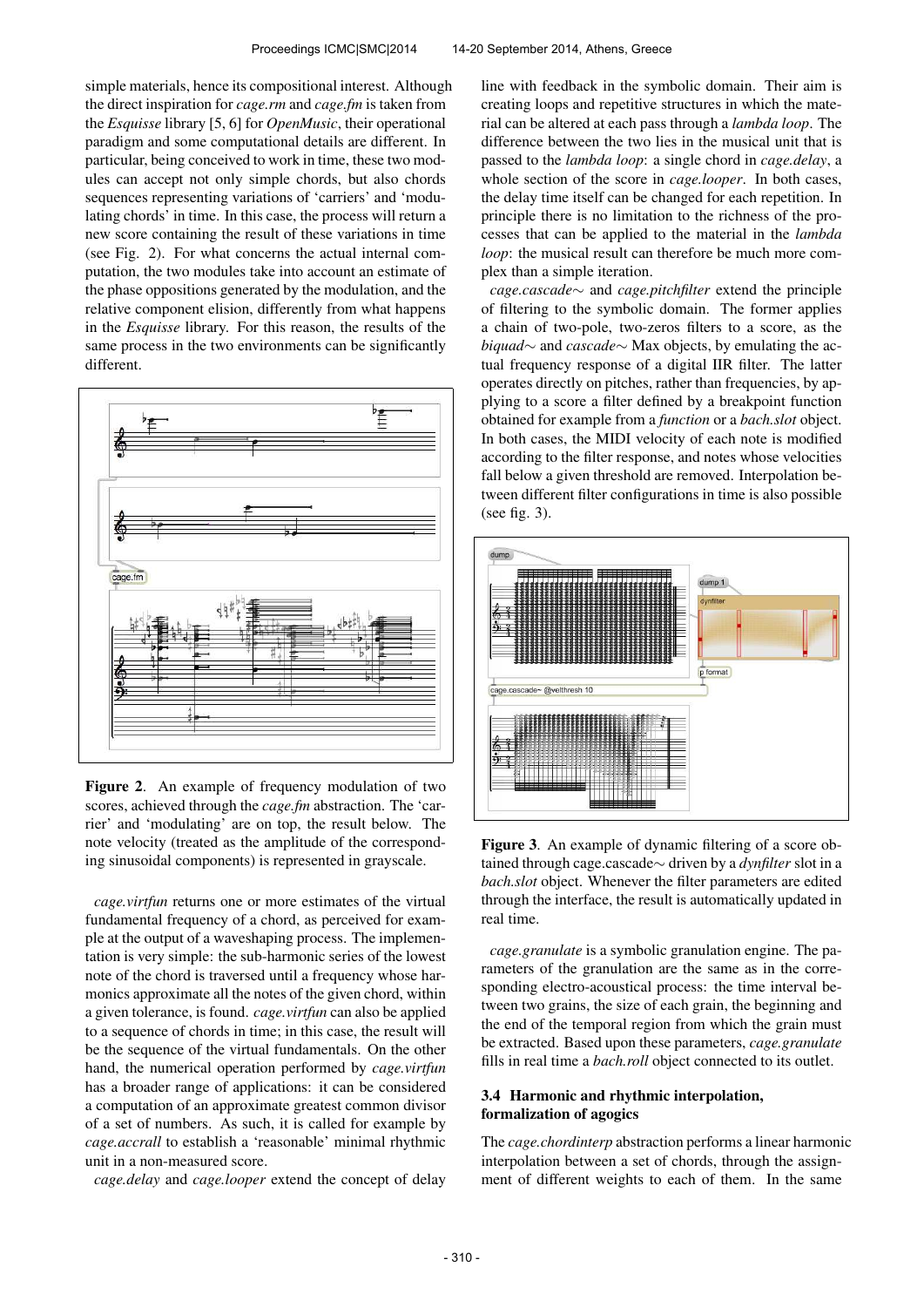way, a rhythmic interpolation can be obtained through the module *cage.rhythminterp*.

*cage.timewarp* on the other hand performs a temporal distortion of a score, obtained through a function (in the usual form of a *lambda loop*) that is applied to the onset of each discrete event of the score. Among the other things, this provides a flexible way to perform any kind and shape of rallentando or accelerando through the definition of the appropriate function - a task that is eased by the *cage.accrall* abstraction, allowing to express agogics through a set of high-level parameters such as total resulting duration or starting and ending speed.



Figure 4. An example of temporal distortion performed through *cage.timewarp*. The function in the *lambda loop* associates time in the original score (above), represented on the x-axis, to time in the resulting score (below), represented on the  $y$ -axis.

#### 3.5 Automata, L-systems, etc.

The *cage.chain* abstraction implements one-dimensional cellular automata and L-systems. It performs rewrites of a given list according to a set of rules defined by the user through either messages or a *lambda loop*. Substitutions can take place on single elements (e.g. a certain letter or note is substituted by a list of letters or notes), or overlapping sequences of elements with a fixed length (e.g., each couple of elements is replaced by one or more different elements); in the latter case, *cage.chain* will manage the behavior at the boundaries according to the values of some specific attributes (*pad*, *align*). In summary, this module makes it easy to build cellular automata, or fractals by substitution.

*cage.life* deals with two-dimensional cellular automata (the most famous example being John Conway's 'game of life'). The rules for these automata are defined through a *lambda loop*. The order of the substitution sub-matrices can be defined by the user as well.

An abstraction closely related to the two previous ones is *cage.lombricus*, implementing a way to build rule-based generative systems. The module accepts a set of starting elements grouped into families, with a weight assigned to each family. The task of the abstraction is creating a sequence of an arbitrary number of elements, trying to match the relative number of occurrences of elements of each family to the weight associated to the family itself. At runtime, the *lambda loop* of the abstraction is fed with proposals of elements to be chained to the existing sequence, along with the whole sequence built so far; each proposal can be refused, or accepted and assigned a score according to custom-definable rules: among the accepted elements, a 'winner' will be chosen according to the score and the weights of the family to which it belongs. If at some point a suitable element cannot be found, the abstraction is capable to backtrack on the sequence built so far, and substitute a previously chosen element with a different one with a lower score but potentially allowing a longer chain to be built. It should also be pointed out that the element needs not to be copied literally in the resulting sequence: for example, the user might want to provide the system with a set of intervals as starting elements, and obtain a melodic sequence at the end of the process: the substitution can be performed within the *lambda loop* described above. In summary, the underlying mechanism of the *cage.lombricus* abstraction shares some features of cellular automata and L-systems on one hand (in particular, a rule-based constructive behavior allowing rewrites), and constraint satisfaction problems on the other (the ability to make choices according to weights and the backtracking behavior), without strictly belonging to either category. Although this process may appear cumbersome, a thorough investigation on our own compositional practices as well as those of other composers (and firstly Michaël Jarrell's) suggested us that it is well-suited to model a wide array of real-life musical formalization techniques.

#### 3.6 Musical set theory tools

A group of modules in *cage* deals with pitch representations typical of the set theory: *cage.chroma2pcset* and *cage.pcset2chroma* convert between pitch class sets and chroma vectors (see [9]); *cage.chroma2centroid* and *cage.centroid2chroma* convert between chroma vectors and spectral centroids, the latter being obtained through the transform described by Harte and Sandler [10]. Going from chroma vector to centroid causes a loss of information, therefore the conversion is not univocal: a single chroma vector, among all those having the input vector as their centroid, is returned.

### 3.7 Scores

*cage* contains a set of modules for the global processing of scores: *cage.rollinterp* interpolates between the contents of two bach.roll objects, according to an interpolation curve or a single value in the case of static interpolation.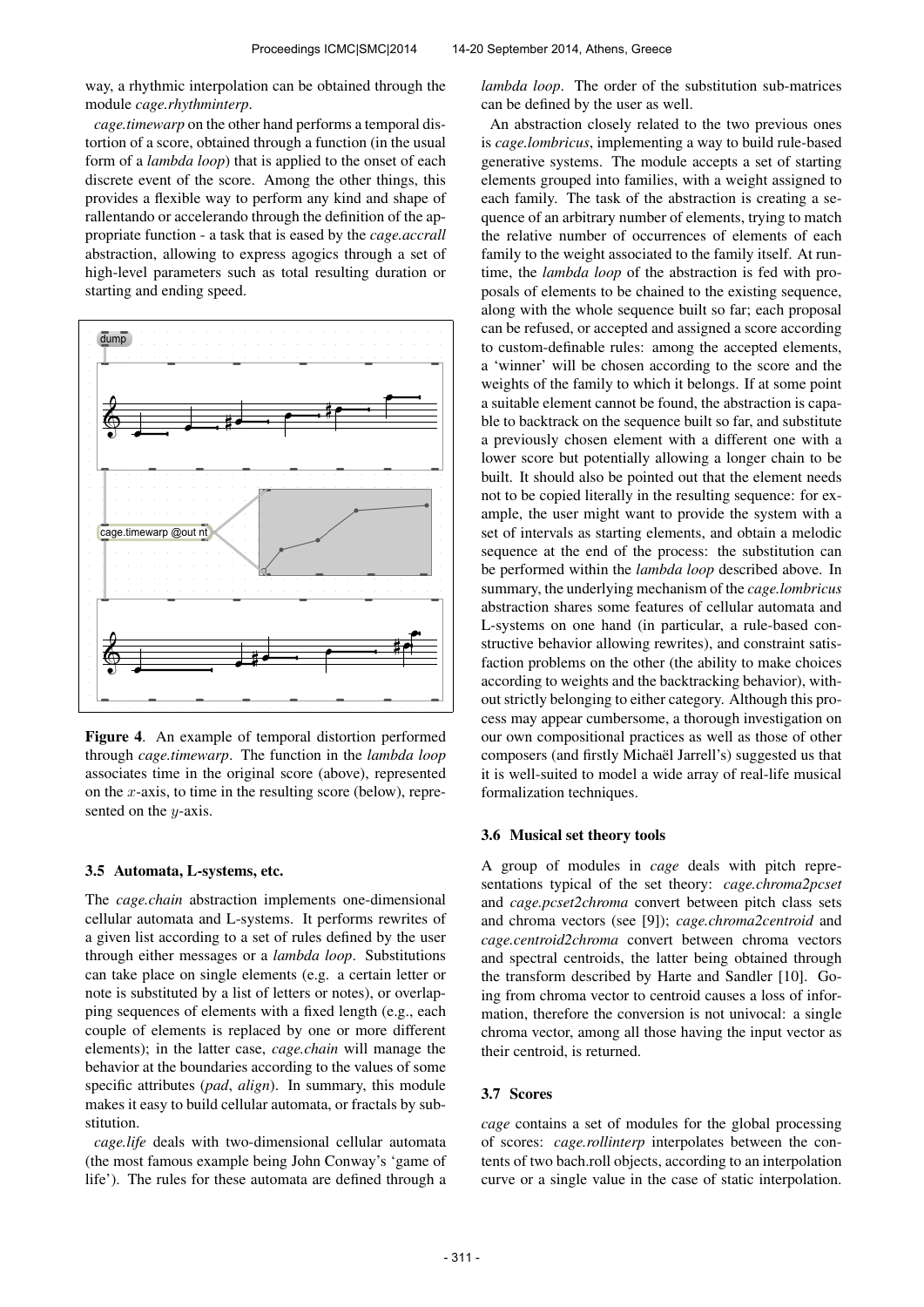

Figure 5. The bottom *bach.roll* shows the sequence of notes produced starting from the top *bach.roll*, and by applying three steps of the substitution rule given in the lambda loop. Such substitution rule states appends to every couple of overlapping notes (*order* is 2) the same couple transposed by one octave plus one semitone. For instance, at the first step, the couple C4 D4 is substituted with C4 D4 C#5 Eb5, and the couple D4 E4 is substituted with D4 E4 Eb5 F5, yielding the sequence C4 D4 C#5 Eb5 D4 E4 Eb5 F5; the following steps do the same with the result obtained from the previous step. *cage.chain* then outputs the whole sequence of steps; only the ending one is displayed.

*cage.envelopes* represents a family of functions synchronized to the total duration of a score, aiding real-time editing of the score with respect to the values of the curves at each instant. *cage.scissors* divides the score contained in a *bach.roll* object according to vertical (time) and horizontal (voice) split points, and returns a matrix containing the resulting score excerpts. *cage.glue* performs the opposite operation: fills a single *bach.roll* with the contents of a matrix of smaller scores, according to the temporal and voice disposition implicit in the matrix itself, or to an explicitly set disposition. *cage.ezptrack* takes a sequence of chords and attempts to reconstruct musical voices, in a similar way to what partial trackers do with harmonic analysis data. (see Fig. 6).

### 3.8 SDIF files support

A set of modules in *cage* is designed to ease the reading and writing of SDIF files [11, 12]. This family contains sub-families for some of the most common analyses and descriptors, namely fundamental frequency, peaks, partial tracking, markers.

Starting from version 0.7.4, *bach* supports reading and writing SDIF files through the *bach.readsdif* object, a low-



Figure 6. Partial tracking on sequences of chords can be quickly and easily be obtained via *cage.ezptrack*. Here, the pitch threshold to link two consecutive peaks is 50mc. Notice the presence of pitch breakpoints in at the end of the lower *bach.roll*, due to the fact that at the end of the upper roll some notes were not perfectly snapped to the semitone grid.

level tool reading all the information contained in a SDIF files and structuring it into an *llll*, and the corresponding *bach.writesdif* object, allowing to write SDIF files starting from their *llll* representation. This representation is complete, meaning that feeding the output of *bach.readsdif* into *bach.writesdif* produces an SDIF file perfectly equivalent, if not identical, to the original one. On the other hand, this very completeness makes the representation itself difficult for the user to manipulate.

For this reason, *cage* includes a set of modules implementing a number of basic operations upon the contents of SDIF files. Some directly convert SDIF data into *bach.roll* syntax, for instance *cage.sdif.ptrack.toroll* (see Fig. 7). Other abstractions rearrange SDIF data in an easily accessible form. As an example, *cage.sdif.fzero.unpack* looks for 1FQ0 (fundamental frequency estimate) frames and outputs onsets, frequencies, confidences, score and amplitudes from different outlets as *llll*s structured by stream. Two abstractions deal with partial tracking (*cage.sdif.ptrack.resolve* and *cage.sdif.ptrack.assemble*), allowing to switch between a time-wise and an index-wise representation of the data.

In general, we did not consider the writing of SDIF files starting from symbolic data a common usage scenario, with one possible exception: markers. For this reason, the only abstraction providing a direct translation from a notation object to a SDIF *llll* is *cage.sdif.markers.fromroll*, transferring into it all the markers of a *bach.roll* object, each with its time position and name.